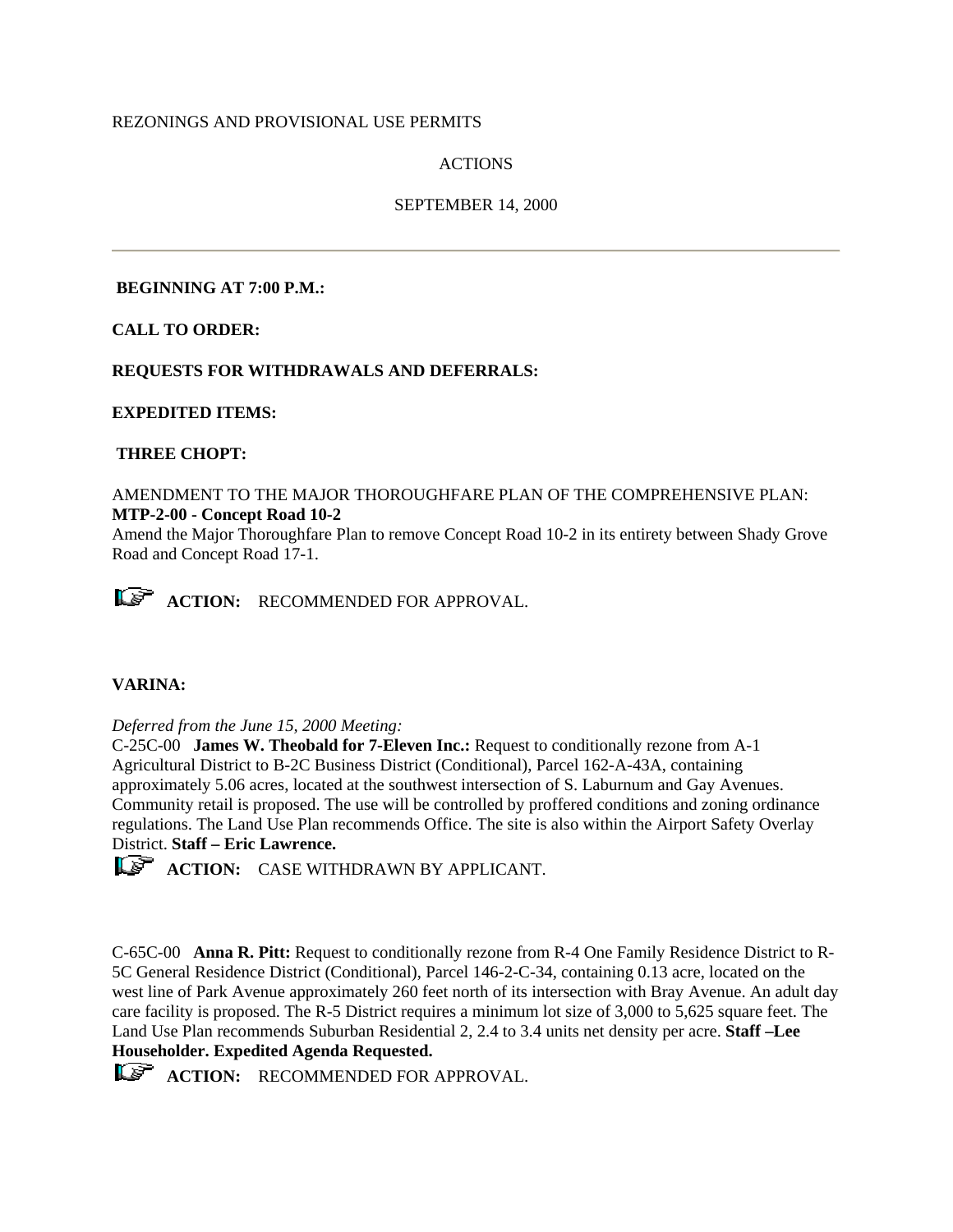### **BROOKLAND:**

#### *Deferred from the August 10, 2000 Meeting:*

C-36C-00 **Gloria L. Freye for McDonald's Corp.:** Request to conditionally rezone from R-3 One Family Residence District to O-2C Office District (Conditional) and B-2C Business District (Conditional), Parcels 61-A-2 and 31, containing 2.046 acres, located on the west line of Staples Mill Road approximately 160 feet north of Parham Road and on the north line of Parham Road approximately 170 feet west of Staples Mill Road (U. S. Route 33). A fast food restaurant with drive through is proposed. The use will be controlled by proffered conditions and zoning ordinance regulations. The Land Use Plan recommends Office. **Staff – Mark Bittner. Deferral requested to November 9, 2000. ACTION:** DEFER 11-9-2000

### *Deferred from the August 10, 2000 Meeting:*

C-52C-00 **Gloria L. Freye for Doswell Properties, Inc.:** Request to conditionally rezone from O-2 Office District to B-2C Business District (Conditional) and O-2C Office District (Conditional), Parcel 103-A-104, containing 1.721 acres, located at the southwest intersection of Staples Mill and Massie Roads. A fueling facility is proposed. The use will be controlled by proffered conditions and zoning ordinance regulations. The Land Use Plan recommends Commercial Concentration. **Staff – Jo Ann Hunter. Deferral requested to October 12, 2000 Meeting.**

**ACTION:** DEFER 10-12-2000

# *Deferred from the August 10, 2000 Meeting:*

P-8-00 **Heidi H. Parker for RCTC Wholesale Corp.:** Request for a provisional use permit in accordance with Sections 24-95(a)(3) and 24-122.1 of Chapter 24 of the County Code in order to construct a 199 foot telecommunications tower and related equipment, on part of Parcel 116-A-13, containing 4,200 square feet of leased area, located on the east line of Westmoreland Street approximately 400 feet south of its intersection with Jacques Street (2001 Westmoreland Street). The site is zoned M-1 Light Industrial District. The Land Use Plan recommends Heavy Industry. **Staff - Jo Ann Hunter.**

**ACTION:** DEFER 10-12-2000

#### *Deferred from the August 10, 2000 Meeting:*

C-53C-00 **Henry L. Wilton for Wilton Development Corp.:** Request to conditionally rezone from R-4 One Family Residence District to RTHC Residential Townhouse District (Conditional) and B-2C Business District (Conditional), Parcels 82-A-14 through 18 & 20 and Parcels 82-7-A-2 & 9, containing 28.4 acres, located on the west line of Staples Mill Road at its intersection with Dublin Street. Townhouses and business uses are proposed. The RTH District allows a density of 9 units per acre. The business use will be controlled by proffered conditions and zoning ordinance regulations. The Land Use Plan recommends Urban Residential, 3.4 to 6.8 units net density per acre. **Staff – Elizabeth Via.** 

# **Deferral requested to October 12, 2000.**

**ACTION:** DEFER 10-12-2000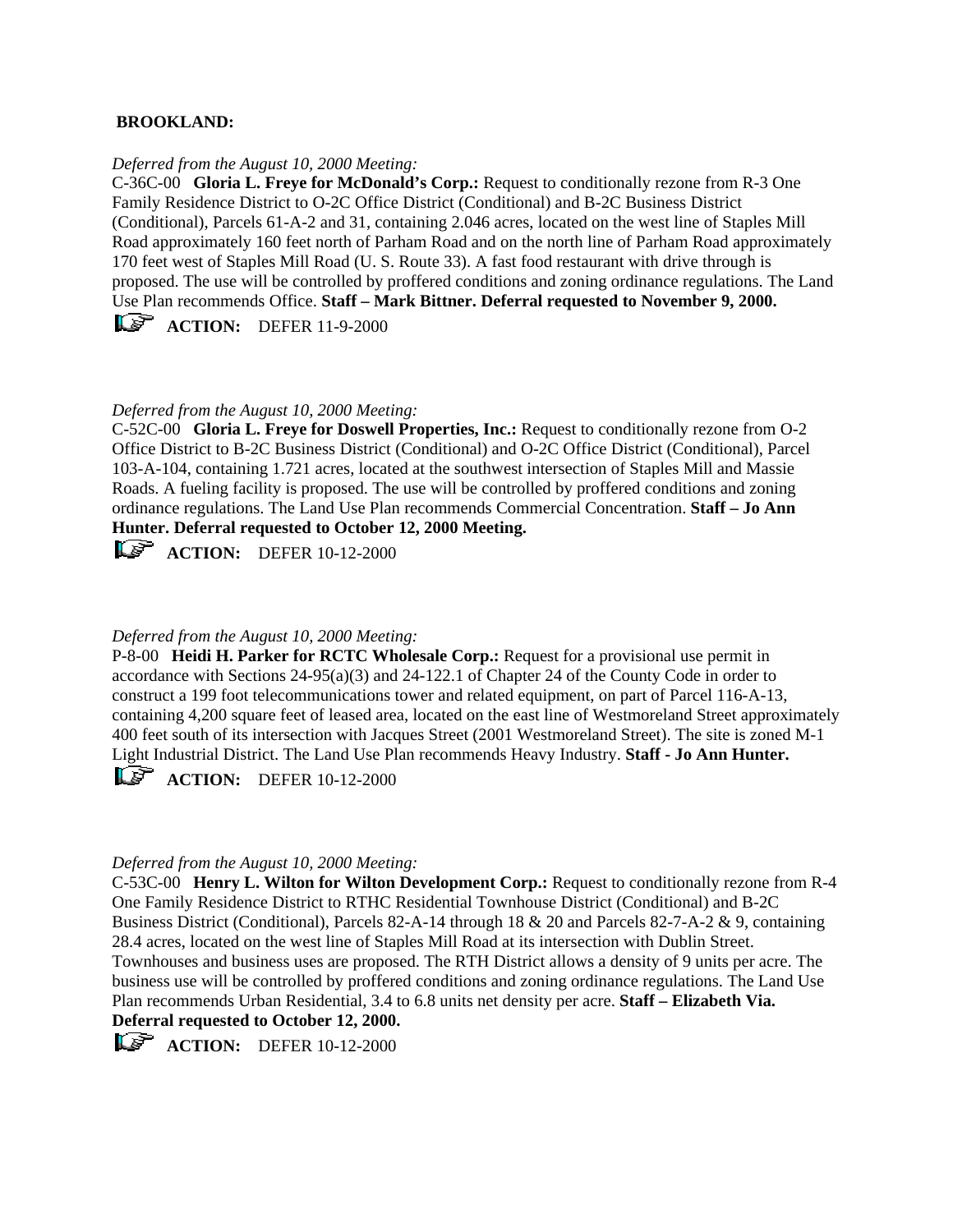## **FAIRFIELD:**

#### *Deferred from the August 10, 2000 Meeting:*

C-29C-00 **Roy B. Amason for Virginia Center, L. L. C.:** Request to amend proffered conditions accepted with Rezoning Case C-38C-97, (zoned R-6C) on Parcel 44-A-1, containing 8.416 acres, located on the north line of Virginia Center Parkway, approximately 570 feet east of its intersection with Carriage Homes Way and 360 feet west of its intersection with Carriage Point Lane. The amendment would allow the development of 60 townhouse units instead of a 160 unit assisted care facility. The Land Use Plan recommends Office. **Staff –Lee Householder.**

*ACTION:* RECOMMENDED FOR DENIAL.

## *Deferred from the August 10, 2000 Meeting:*

C-58C-00 **Garry Gallagher for Edge Development, L. L. C**.: Request to conditionally rezone from R-2A One Family Residence District to M-1C Light Industrial District (Conditional), Parcels 33-A-53 and 54, containing 3.652 acres, located on the north line of Virginia Center Parkway approximately 553 feet east of its intersection with Brook Road (U. S. Route 1). Commercial development is proposed. The use will be controlled by zoning ordinance regulations and proffered conditions. The Land Use Plan recommends Office/Service. **Staff – Mark Bittner.** 

# *ACTION: DEFER 10-12-2000*

C-66C-00 **Roy B. Amason:** Request to conditionally rezone from A-1 Agricultural District and R-2C One Family Residence District (Conditional) to RTHC Residential Townhouse District (Conditional), Parcels 32-A-102N, 114A, 117, and 122, containing approximately 11.44 acres, located at the northeast intersection of Francis Road and Old Francis Road and along the south line of Francis Road at its intersection with Virginia Center Parkway. Residential townhomes for sale are proposed. The applicant proffers no more than sixty-six (66) residences to be constructed on the property. The Land Use Plan recommends Suburban Residential 2, 2.4 to 3.4 units net density per acre. **Staff – Jo Ann Hunter.** 

**ACTION: DEFER 10-12-2000** 

#### **BEGINNING AT 8:00 P.M.:**

## **REQUESTS FOR WITHDRAWALS AND DEFERRALS:**

#### **EXPEDITED ITEMS:**

#### **THREE CHOPT:**

#### *Deferred from the July 13, 2000 Meeting:*

C-49C-00 **James W. Theobald for Tascon Group, Inc.:** Request to amend proffered conditions accepted with rezoning case C-45C-99, on Parcels 58-A-3, 6 and 6A and part of Parcels 58-A-4 and 5, containing approximately 38.3 acres, located on the north line of Three Chopt Road at its intersection with Pell Street. The amendment would allow a condominium development in place of a detached single family development and assisted living facility. The Land Use Plan recommends Urban Residential, 3.4